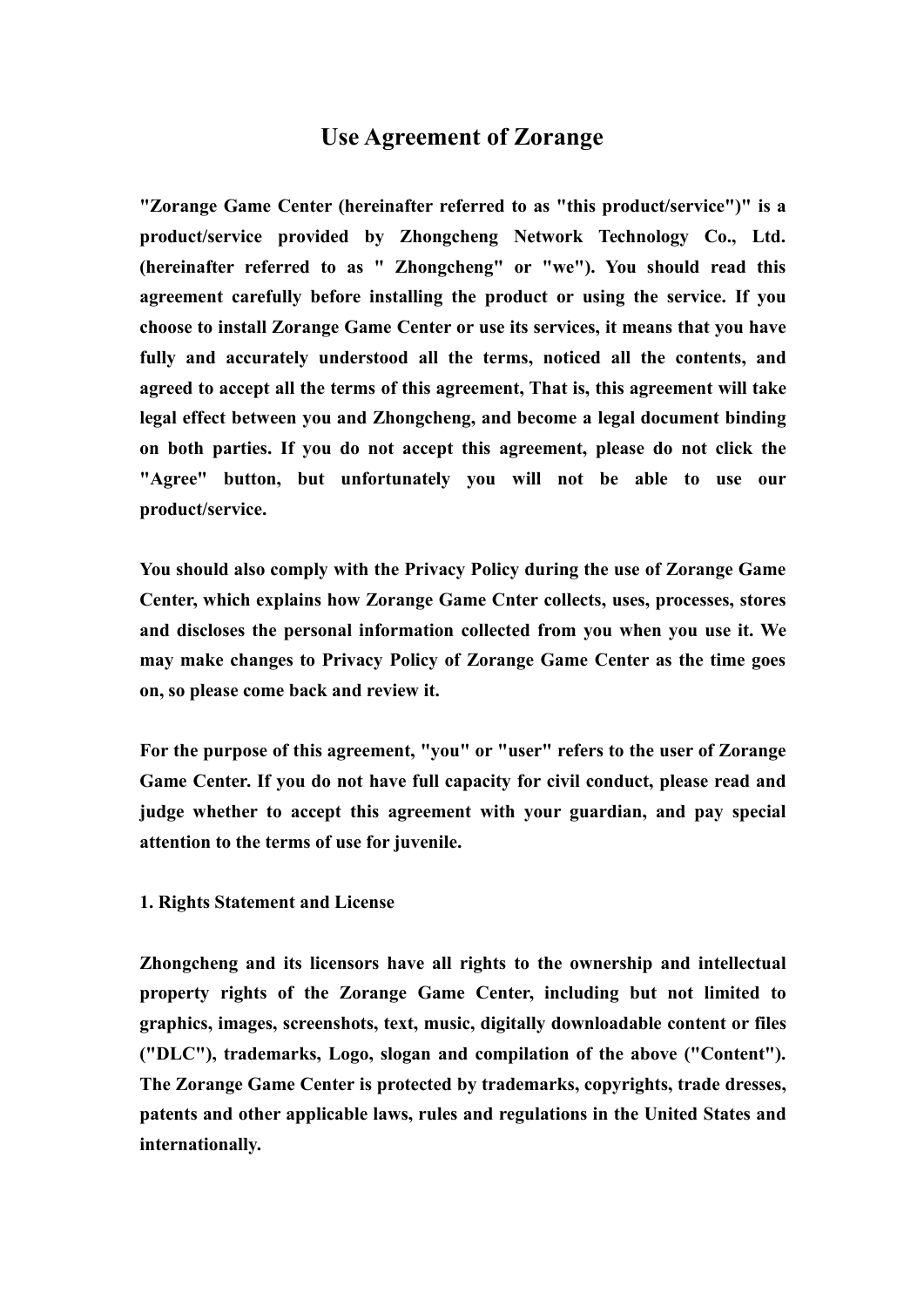**Subject to your compliance with this agreement, we grant you a limited, personal, non-sublicensable license to use this product/service. When you use this product/service, you are limited to accessing this product for personal entertainment.**

### **2. Duties and Limitations ofLiability**

**The user must use the Zorange Game Center as a personal entertainment item, and cannot use it for commercial purposes. If you need to use the Zorange Game Center for commercial purposes, you must separately obtain a written authorization from Zhongcheng. Usersusing the Zorange Game Center must not violate the law, endanger network security or damage the legitimate rights and interests of third parties, otherwise the consequences will be borne by the user, and Zhongcheng does not bear any responsibility and has the right to pursue the user for the losses caused to Zhongcheng. If users encounter any problems or have any suggestions during the use of the Zorange Game Center,they can publish them through the relevant pages.**

### **3. Function introduction**

3.1 Zorange Game Center is an aggregate game platform that provides release and promotion channels for third-party game products, aims to provide users with more game resources, and brings users a convenient experience with simple operations.

3.2 Zorange Game Center will recommend relevant game contents including high-quality Flash games to users. Users can click on and get the above games through this product/service.

3.3 Other new functions that may be provided with product updates. Unless expressly stipulated otherwise, any new functions added for the purpose of enhancing or strengthening the current service shall be unconditionally applicable to the terms of this Agreement.

**All game content in the Zorange Game Center points to links of third-party websites, applications or resources. Zhongcheng provides these links only for**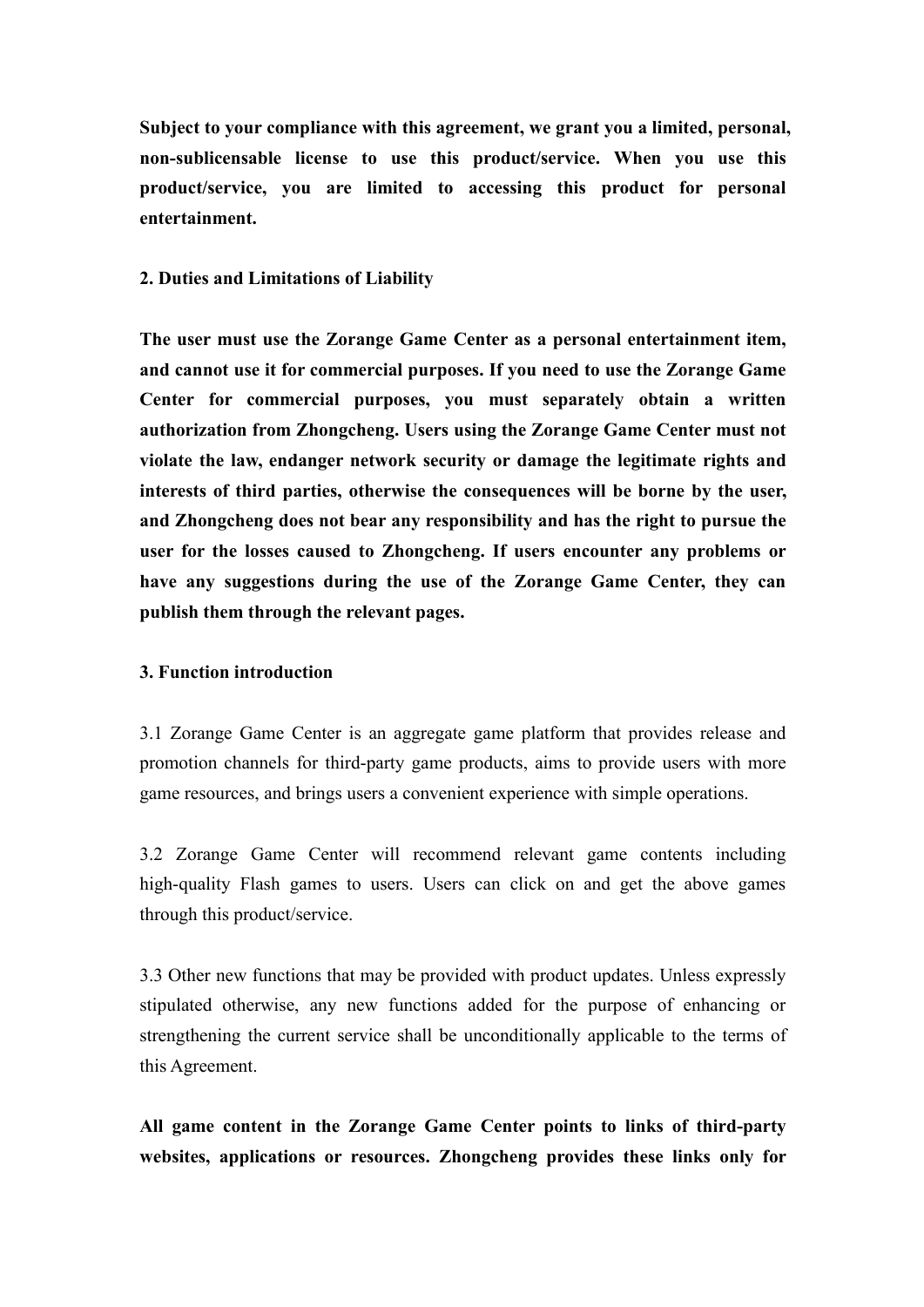**convenience, and it does not assume any responsibility for the these websites, applications or resources ot content, products or services of the links displayed on them. You acknowledge that you are fully responsible for all risks arising from the use of any third-party websites, applications or resources.**

**Zorange Game Center will not block third-party game content in it, but it will not be liable for any damage or loss caused by or allegedly caused by or related** to your use of third-party game content.<br>This product/service promotes game content for third parties and provides links

**of massive game resources for users. At the same time, Zorange Game Center always attaches great importance to the protection of intellectual property rights and other user rights. As a service operator, Zorange Game Center does not do any storage and editing operations for all games. If you are the copyright owner or its agent, and believe that the game and its content on the Zorange Game Center infringe your copyright, please provide the necessary information on our https://Zorange.flash.cn/category/copyrightnotice page, And follow the instructions.**

**4. Provide Product/Service "AS IS"**

**4.1 This product/service is provided "as is" according to existing technology and conditions. Unless expressly agreed in thisagreement, this agreement does not contain any express or implied guarantee. We will do our best to ensure the continuity and security of our products, but we cannot foresee and guard against legal, technical and other possible risks at any time, including but not limited to product interruption, data loss and other losses and risks caused by force majeure, viruses, Trojans, hacker attacks, system instability, third-party service defects, government actions, restrictions of existing scientific and technological, etc. We are exempt from liability for such risks to the extent permitted by law.**

4.2 Due to business strategy arrangement or adjustment, there may be differences in the content of specific Product/Service available to use in different regions, which shall be subject to the actual provision.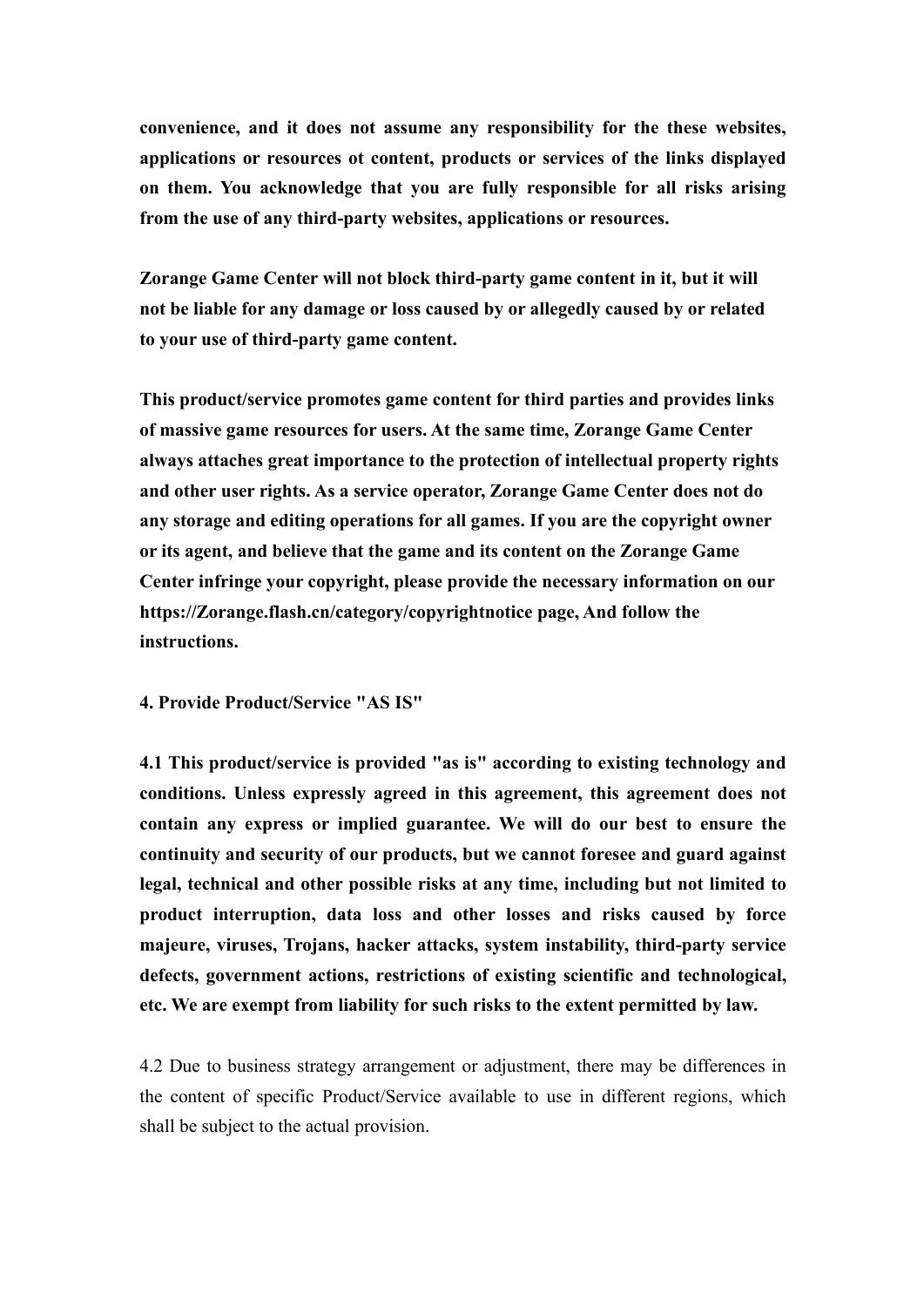4.3 In order to enhance the user experience and service content, Zhongcheng will make continuous efforts to develop and optimize the current Product and provide you with product updates from time to time (these updates may take the form of software replacement, modification, function enhancement, version upgrade, etc.).

### **5. Information Push**

**5.1 You agree that we can send and display advertisements or other information (including commercial and non-commercial information) to you by ourselves or by entrusting a third party through various means such as electronic message. The specific forms sent and displayed, frequency and content of advertisements or other information shall be subject to the actual provision.**

**5.2 We will carry out advertising business in accordance with the requirements of relevant Chinese laws and regulations. You shall carefully judge the authenticity and reliability of advertisements appearing in the Product/Service. The provider of the third-party information shall bear all the responsibilities for the legal problems caused by the use of the third-party information pushed in the Product or the violation of the third party's legitimate rights and interests.**

# **6. Product or Service Provided by Third Parties**

Our products/service may involve third-party software, content, and services. The third-party software, content, and services are not owned or provided by us, and the third party is responsible. When you use the products or services provided by such third parties, in addition to complying with the provisions of this agreement, you shall also comply with the agreement with the third party. We and the third party shall each be responsible for possible disputes within the scope of the legal provisions and agreements.

# **7. Rules and Requirements for Product/Service Use**

You agree not to perform any of the following operations on the Zorange Game Center, its game content or any other part: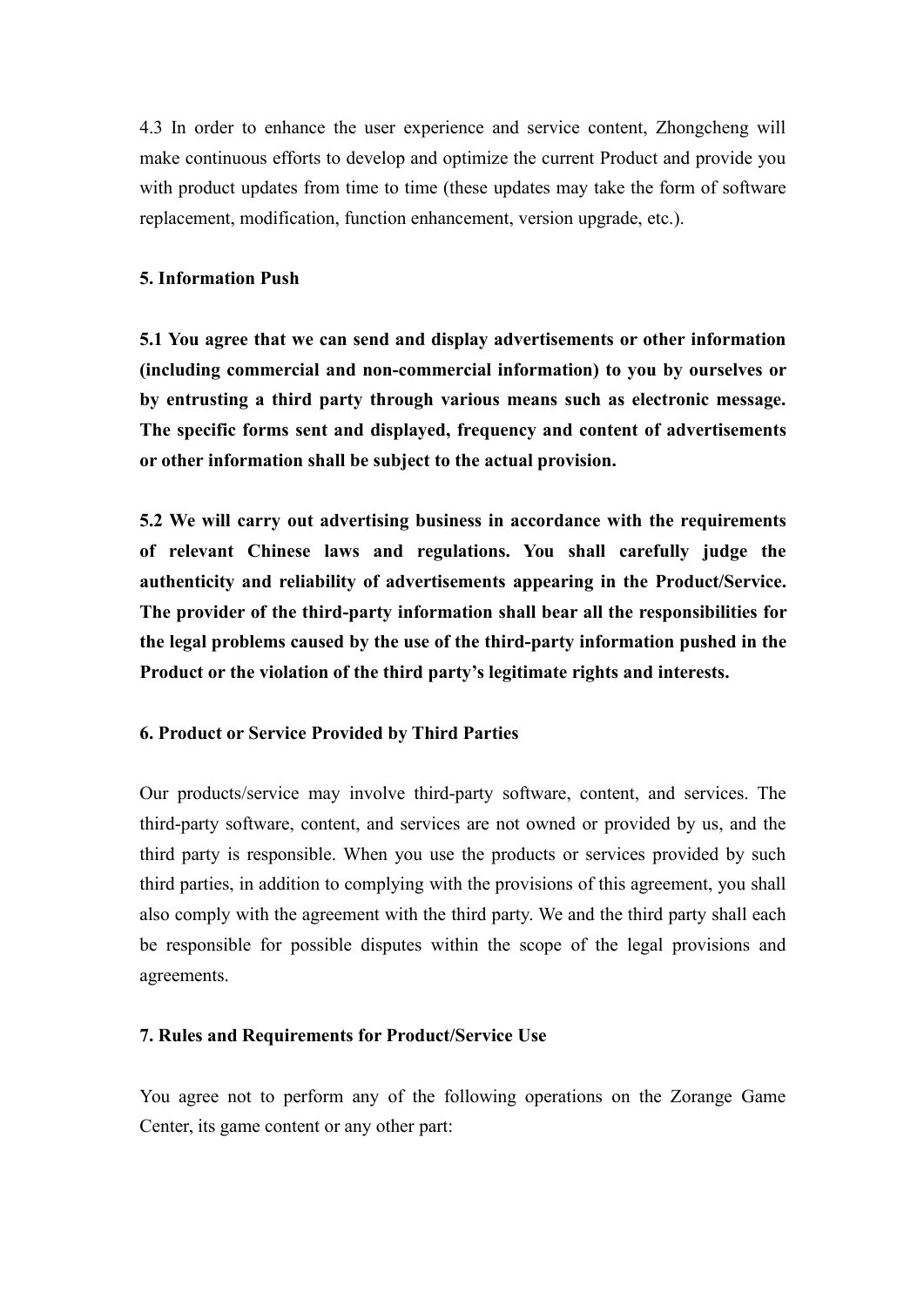7.1 Use this platform or any of its game content(or the information contained in it) in any way not expressly authorized by this agreement or for any commercial or promotional purposes;

7.2 Hosting or providing matching services for Zorange Game Center or any game content, or simulating or redirecting the communication protocol used in any network function of Zorange Game Center or game content, or participating in links related to the Zorange Game Center or game content , modifying or adding components to the Zorange platform or game content;

7.3 Copy, distribute, display, mirror (including encapsulating any trademark, logo or other proprietary information), or use this product or game content (or any other product materials, intellectual property rights or proprietary information) in a manner not expressly authorized by this agreement information);

7.4 Reverse engineering based on this product or any game content of this product, obtain source code from it, modify, adapt, translate, data mining, decompile, decode, disassemble or make derivative works;

7.5 Delete, disable, circumvent or modify any technical, security or identity verification measures implemented by or on behalf of Zhongcheng to protect the Zorange Game Center or its game content or any related intellectual property rights;

7.6 Create, develop, distribute or use any unauthorized programs (including fraud, automated software, hackers, viruses, etc.) to gain an advantage in any online or other game mode, or modify the Zorange Game Center or its game content;

7.7 Violation of any applicable laws or regulations;

7.8 Attempt to detect, scan or test Zorange Game Center or its game content or any related intellectual property vulnerabilities;

7.9 Access, tamper, or use the Zorange Game Center or its non-public areas of its game content, or use the Zorange Game Center in any way that may disable, damage, destroy or damage the Zorange Game Center;

7.10 According to the judgment of Zhongcheng, damage or interfere with other users' enjoyment of Zorange Game Center or its game content, including but not limited to: harassment, use of insulting or offensive language and other unethical or destructive behaviors to send virus and perform mail bombing to Zorange Game Center or any of its users;

7.11 Without explicit permission, use any robot, crawler or other automatic device that visits the Zorange Game Center to monitor the information collected through the Zorange Game Center platform, or perform this operation through any manual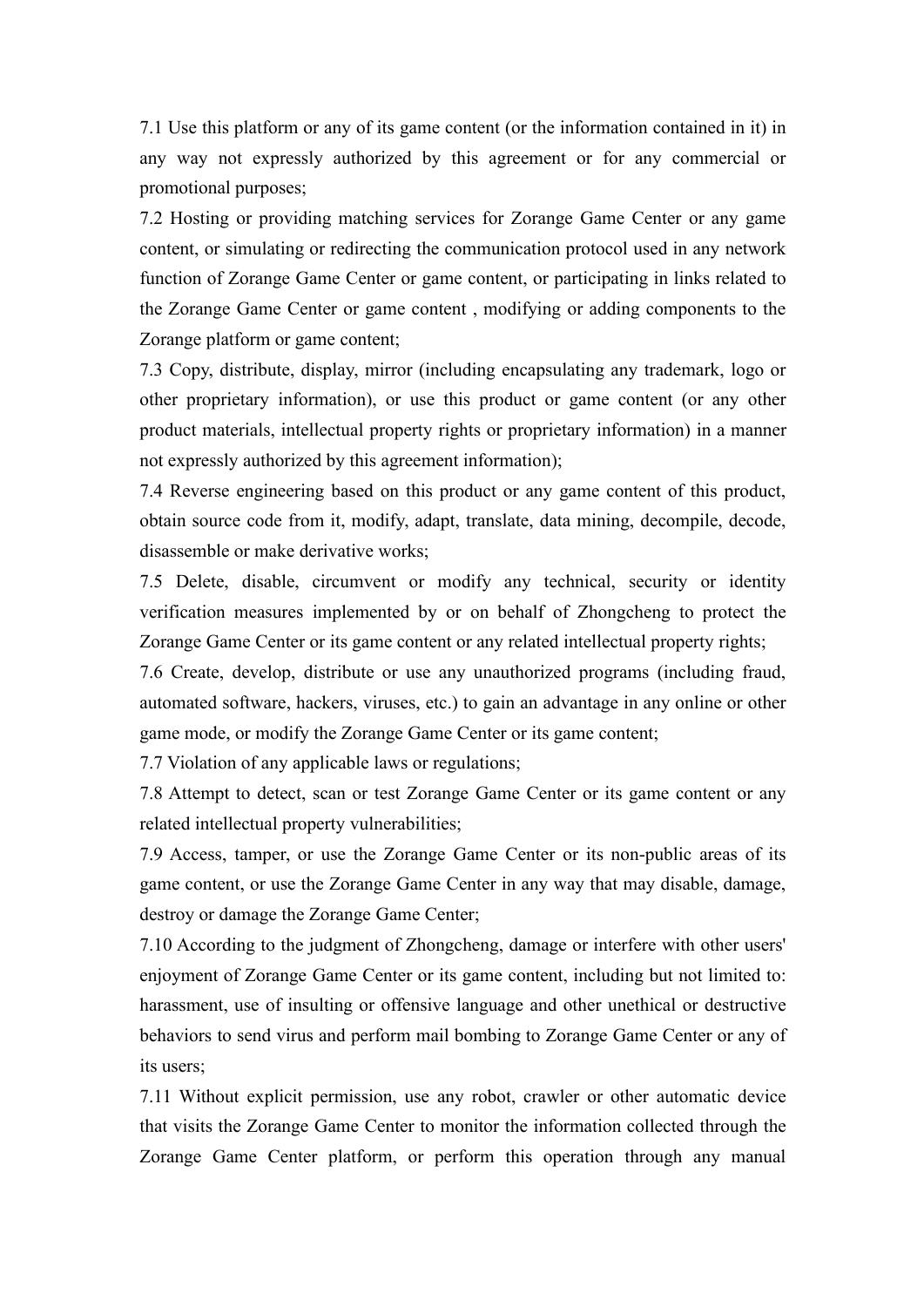process;

7.12 Use IP proxy or other methods to disguise your residence in order to avoid Zorange Game Center's geographic restrictions on the specific game content you are downloading or using or for any other purpose;

7.13 Use, copy or delete any trademark, copyright or other proprietary symbols in Zorange Game Center or displayed in it;

7.14 Use the Zorange Game Center or its game contentin any way that may adversely affect Zhongcheng or negatively affect the Zorange Game Center or its game content, or discourage anyone from using the Zorange Game Center of all its game content or any part of the function;

7.15 Attempt to perform any of the above, orencourage or allow any other individual to do any of the above.

If you are located in a specific area, the Zorange Game Center can unilaterally decide to restrict your access to it, or restrict or change the type of game content that can be provided to you based on your area.

Although Zhongcheng is not obligated to monitor the access, use, review or edit of any user content of the Zorange Game Center, Zhongcheng reserves the right to do so for the purpose of protecting the Zorange Game Center or its game content to ensure compliance with this agreement and applicable laws or other legal requirements. Zhongcheng reserves the right to delete or disable access to any user content at any time without notifying you, including but not limited to Zhongcheng's right to decide on its own whether any user content has objections or violates this agreement. Zhongcheng has the right to investigate violations of this agreement or affecting the Zorange Game Center or any of its game content.

### **8. Limitation or Exemption**

#### **8.1 Force Majeure**

**Force Majeure refers to an objective event that cannot be foreseen, overcome and avoided, and has a significant impact on one or both parties, including but not limited to natural disasters such as floods, earthquakes, epidemics and storms, and social events such as wars,disturbances and government actions. In**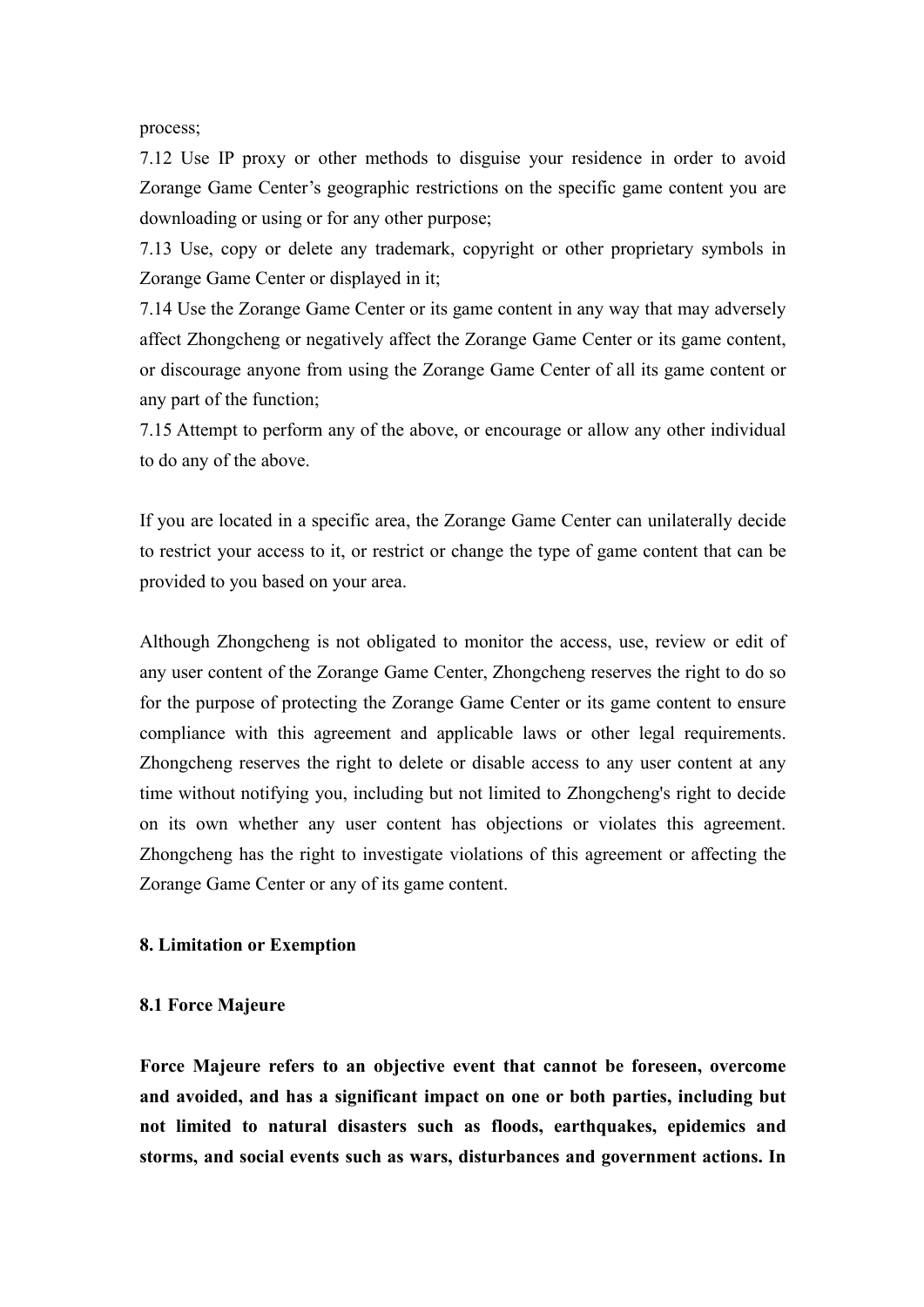**case of the above situation, we will try our best to cooperate with relevant units at the firsttime to repair it, but we will be exempted from liability for the losses caused to you within the scope permitted by law.**

#### **8.2 Product Exemption**

**You understand and agree thatalthough the Product/Service has been tested in detail, there may still be incompatibilities with some hardware, software and systems, or there may be problems that cannot be solved by the current science and technology. We actively develop and improve the performance of the Product/Service.** If you encounter incompatibility or other problems when using the Product, you can contact us for technical support. You can also choose to stop using our Product/Service. **However, in this case, we are not liable for any loss, claim or expense or any corresponding, indirect or incidental loss or any lost profit or savings, but such restrictions and exclusions are applicable to the extent permitted by the applicable law of your location.**

#### **8.3 Use Exemption**

You understand and agree that the use of the Product is at your own risk under **the following circumstances:**

**8.3.1 For the Product/Service downloaded from the channels designated by other companies rather than Zhongcheng and obtained from the media issued by other companies rather than Zhongcheng, we are unable to guarantee whether the Product/Service are infected with computer viruses, and whether there are disguised Trojan horses or hacker software hidden. The use of such products/services may lead tounpredictable risks. It is recommended that you do not download, install and use them easily. Zhongcheng will not bear any legal responsibilities arising therefrom;**

**8.3.2 Committing any illegal or infringing acts by using the Product/Service; 8.3.3 Use behavior that violates the agreement.**

### **9. Entry into Force and Revision of Agreement**

9.1 When you use the Product/Service, it will be deemed that you have read this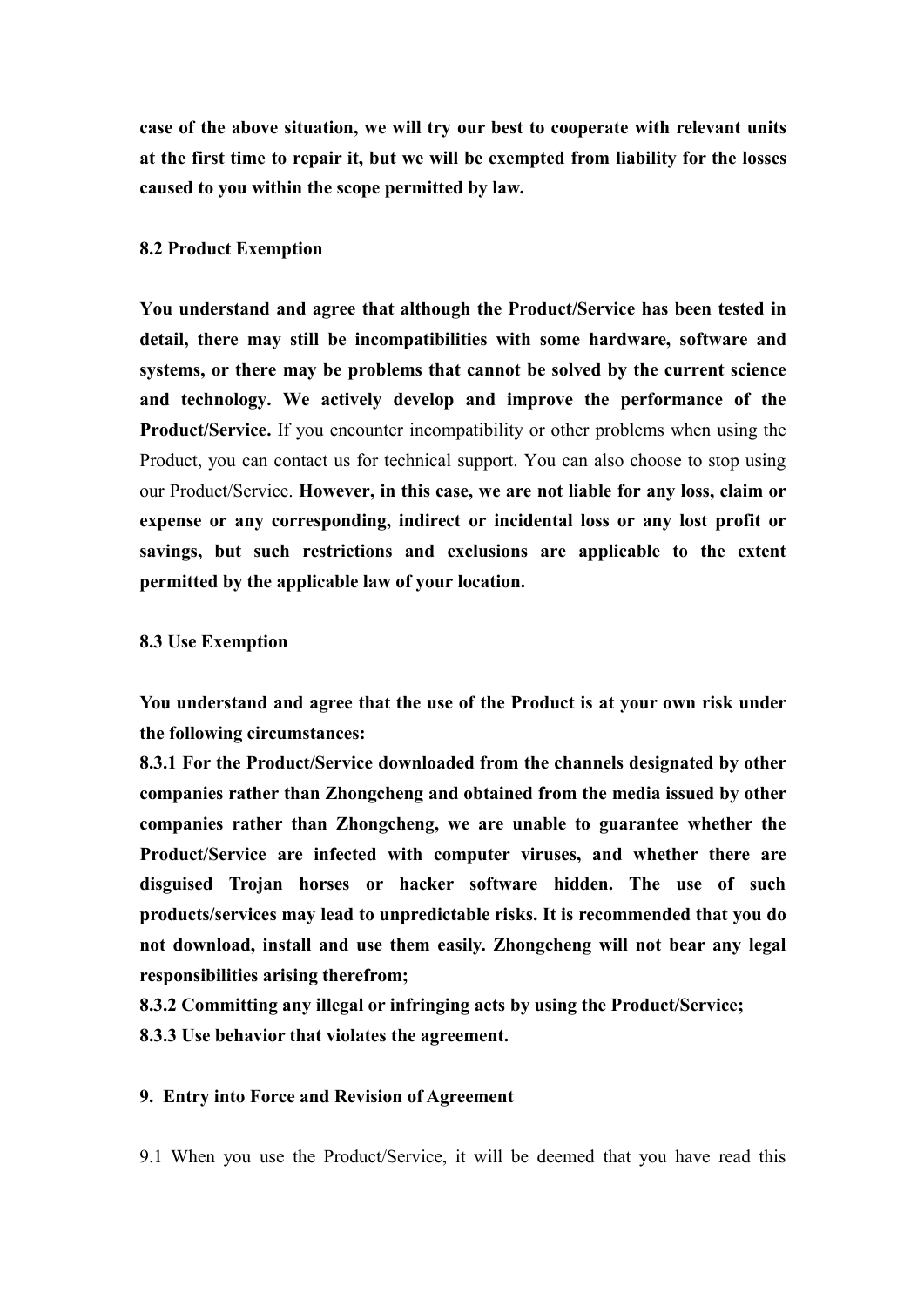Agreement and accepted the binding of this Agreement.

9.2 Zhongcheng reserves the right to modify the terms of this agreement when necessary. If Zhongcheng makes any major changes to this agreement, the system will prompt you to agree to the new agreement the next time you visit the Zorange game center. You must agree to any updates to the agreement before you can continue to use the Zorange game center and its game content. Zhongcheng may provide patches, updates or upgrades to the Zorange game center or game content. You must install the patch, update or upgrade to continue to use the Zorange game center or its game content, for example, for greater security and system stability. Zhongcheng may remotely update the Zorange game center and its game content without notifying you, and you hereby agree that Zhongcheng applies such patches, updates and upgrades. Zhongcheng can modify, suspend, interrupt, replace or restrict your access to the Zorange game center or any aspect of its game content at any time. You acknowledge that using Zorange Game center or its game content will not bring you any benefit in any aspect or function of Zorange Game Center or such game content.You also acknowledge that after you apply patches, updates or upgrades to the Zorange game center, you may use any data related to the Zorange game center or any game content under it (including but not limited to character data, game progress, and game customization), which may stop providing it to you at any time without notice.

### **10. Modification, Interruption and Termination of the Product/Service**

**Zhongcheng has the right to temporarily or permanently modify, interrupt or terminate all or part of the functions of the Product/Service at any time, for which Zhongcheng will not bear any responsibility to you or any third parties.**

### **11. Privacy Protection**

We strive to protect your personal identity information and we take it as one of the basic principles of the enterprise development. Please read the Privacy Protection Policy carefully about the policy of privacy protection.

### 12. **Terms** of Use for Minors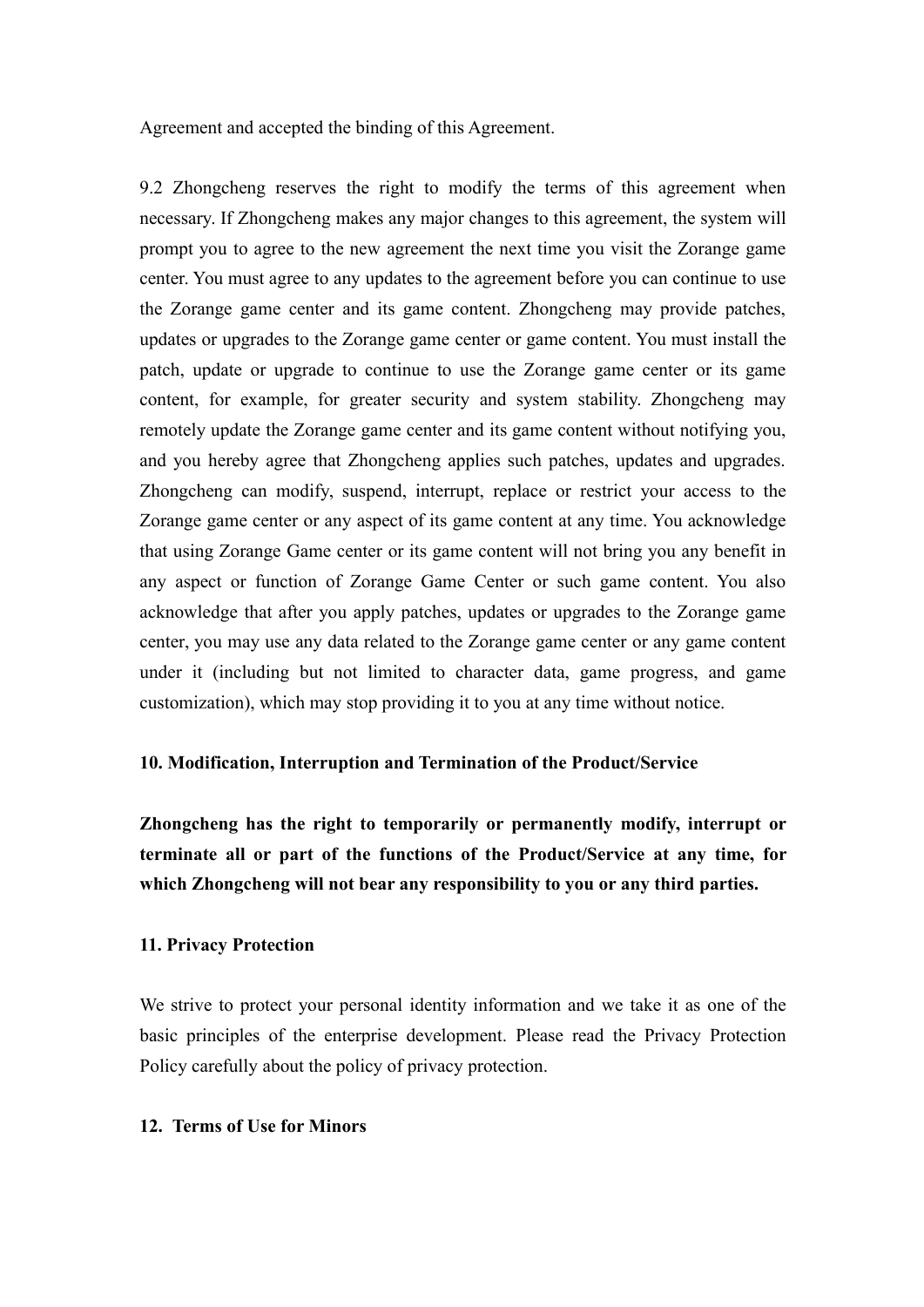12.1 You can only use the Zorange Game Center if you are over18 years old and can sign a binding contract with Zhongcheng, and are not prohibited from using the Zorange Game Center in accordance with applicable laws. Game content may contain other age restrictions; you can access the game content at least the minimum age listed in the game content (or obtain proper parental consent to access or use the game content). Any assistance provided by a parent or guardian to users under the age of 13 in accessing the Zorange game center (including the use of a computer, Internet connection and/or facilities) requires the parent or guardian to take full responsibility for any responsibilities.

12.2 If you are under 13 years old, you are not allowed to use this product/service. If you are between 13 and 18 years old, your parent or guardian must agree to this agreement before you can use this product/service.

12.3 Guardians and schools shall give more guidance to minors in using the Product.In particular, parents shall care about their children's growth, pay attention to the communication with their children, and guide their children to attach importance to safety issues on the Internet, so as to prevent problems before they happen.

12.4 If an adult who has reached the age of 18 does not have full capacity for civil conduct for any reason, reference shall be made to the relevant provisions of the terms and conditions for the use of minors in this Agreement

### **13. Export regulations**

You acknowledge and agree that this product may be subject to U.S. import and export laws from time to time, especially the U.S. Export Administration Regulations ("EAR") and the import or re-export of this product under the laws of the country/region where this product is located. You agree to abide by all relevant laws related to the import, export and re-export of this product, in particular, you will not violate any provisions of the EAR related to this product, and will not export this product to any prohibited countries/regions or entities, or a person who needs to obtain an export license or other government approval, unless and until a license or other government approval is obtained.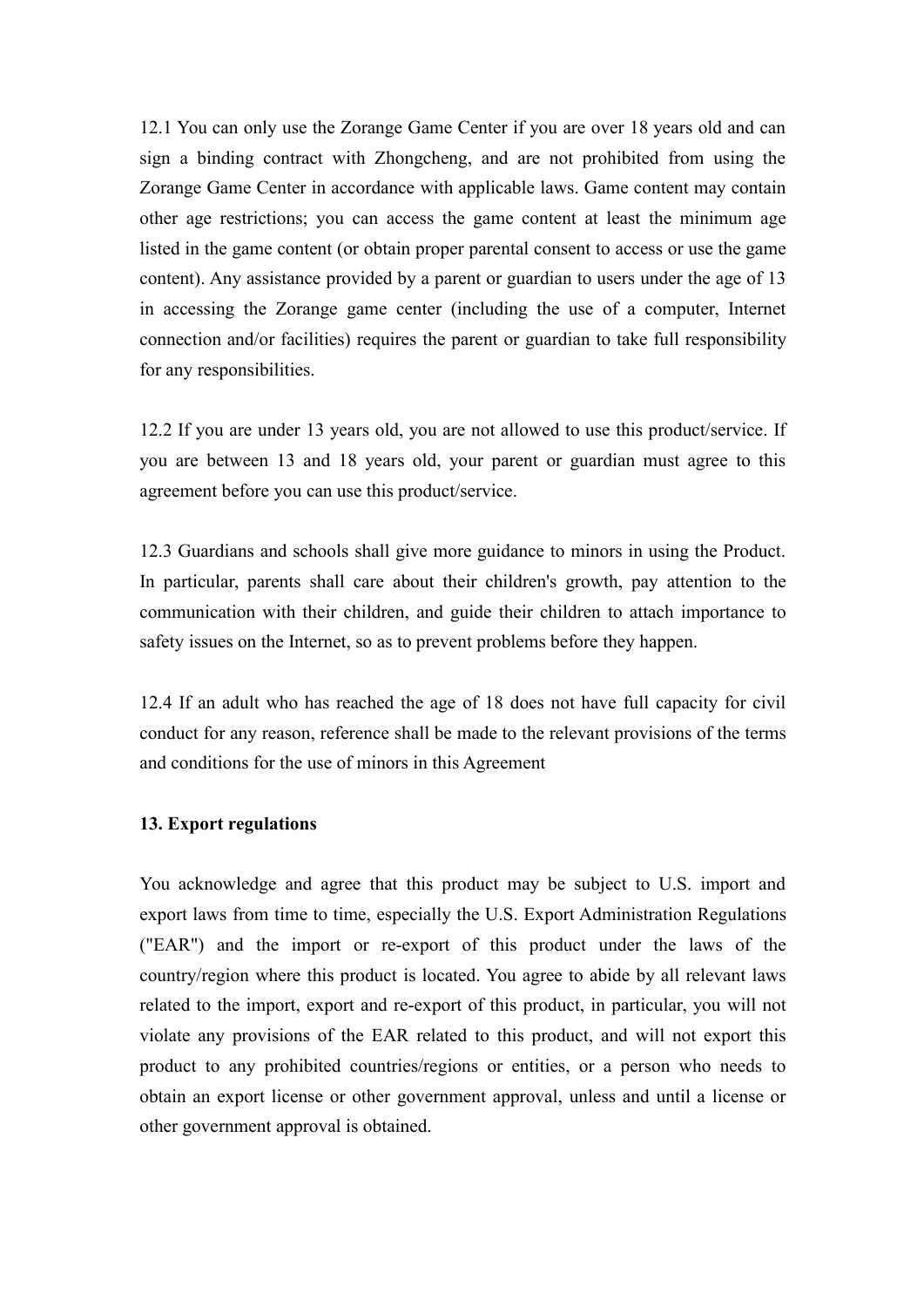### **14. Dispute Resolution and competent court**

#### 14.1 Governing Law

You agree that any litigation related to this agreement will be resolved in accordance with the laws of the Hong Kong Special Administrative Region of the People's Republic of China ("Hong Kong"), it does not involve the choice of law rules, and does not include the 1980 United Nations Convention on Contracts for the International Sale of Goods, Any laws or regulations that use the drafter of the contract to interpret the language of the contract shall not apply to this agreement

(1) Dispute resolution. Any disputes arising from this agreement or any related services shall be submitted and ultimately resolved by the Hong Kong International Arbitration Center ("HKIAC") in accordance with the "HKIAC Managed Arbitration Rules" in effect at the time of submission.

(2) The arbitration shall be conducted in Hong Kong in accordance with the laws of Hong Kong, and the language of the arbitration procedure shall be English. The number of arbitrators shall be three (3), and each party shall appoint an arbitrator within thirty (30) days after delivery of the notice of arbitration. The appointment of such arbitrators shall be confirmed by the International Arbitration Center, and two arbitrators shall be instructed, and an agreement shall be reached on the third arbitrator within ten (10) days after confirmation by the International Arbitration Center. If either party does not appoint an arbitrator, or if two arbitrators fail to reach an agreement with a third arbitrator within ten  $(10)$  days, the arbitrator shall be appointed by the Secretary General of the International Arbitration Center.

(3) The parties shall pay for any such arbitration feesand expenses (including attorney fees) by themselves, provided that the parties will equally share the fees and expenses of the arbitrator.

(4) Notwithstanding any provisions to the contrary in this agreement, either party may apply for an injunction or any other legal or equitable relief to a court with jurisdiction at any time. The parties hereby expressly agree to apply Articles 5, 6 and 7 of Schedule 2 of the Arbitration Ordinance (Chapter 609 of the Laws of Hong Kong).

14.2 The original text of this agreement is in English. If there is any difference between the English version of this agreement and any other versions, the English